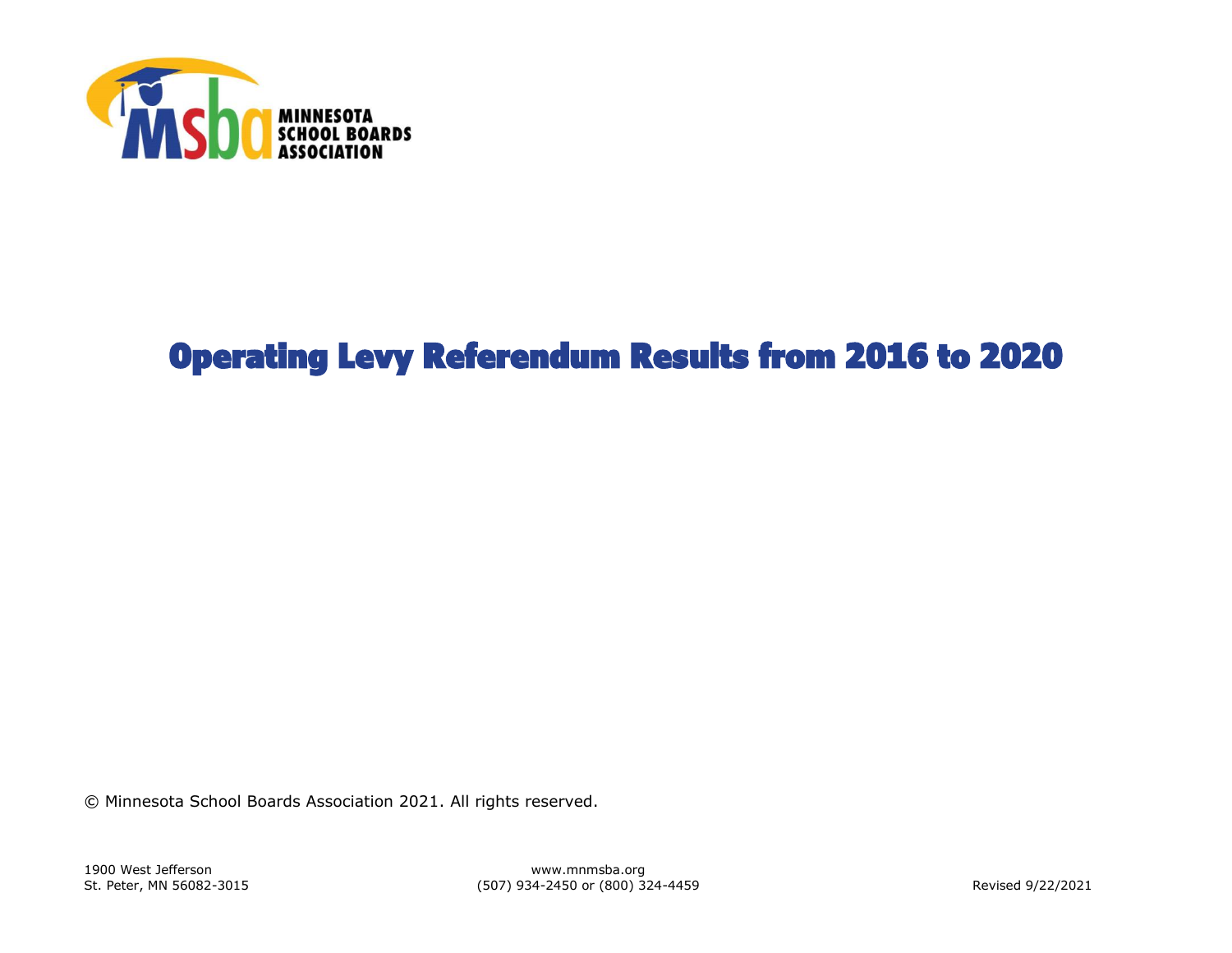| <b>2020 Operating Levy Referendum Results</b> |                                            |                                             |                |                |                |  |  |  |  |
|-----------------------------------------------|--------------------------------------------|---------------------------------------------|----------------|----------------|----------------|--|--|--|--|
| <b>District</b>                               | <b>Increase Amount</b><br><b>Per Pupil</b> | <b>Amount on Ballot</b><br><b>Per Pupil</b> | <b>For</b>     | <b>Against</b> | <b>Results</b> |  |  |  |  |
| Albert Lea                                    | \$141.00                                   | \$714                                       | 3994           | 6906           | Fail           |  |  |  |  |
| Austin                                        | \$505.00                                   | \$505                                       | still counting |                |                |  |  |  |  |
| Badger ISD 676                                | \$0.00                                     | \$1,170.29                                  | 439            | 108            | <b>PASS</b>    |  |  |  |  |
| Bemidji                                       | \$280.00                                   | \$460                                       | 6382           | 9971           | Fail           |  |  |  |  |
| Blue Earth Area 2860                          | \$700.00                                   | \$700                                       | 2197           | 1782           | <b>PASS</b>    |  |  |  |  |
| Butterfield-Odin 836                          | \$692.00                                   | \$1,779.50                                  | 222            | 346            | Fail           |  |  |  |  |
| Cambridge-Isanti School District              | Phased                                     | \$800                                       | 6403           | 10596          | Fail           |  |  |  |  |
| Cleveland Public School 391                   | \$168.00                                   | \$750.00                                    | 510            | 1082           | Fail           |  |  |  |  |
| Floodwood                                     | \$2,081.00                                 | \$2,081                                     | 305            | 481            | Fail           |  |  |  |  |
| Greenbush Middle River School District        | \$806.00                                   | \$1,306                                     | 688            | 864            | Fail           |  |  |  |  |
| Henning Public Schools                        | \$0.00                                     | \$534.65                                    | 1297           | 638            | <b>PASS</b>    |  |  |  |  |
| Howard Lake-Waverly-Winsted Public<br>Schools | \$200.00                                   | \$255.36                                    | 1932           | 3104           | Fail           |  |  |  |  |
| Kenyon-Wanamingo                              | \$505.00                                   | \$800                                       | 1192           | 1940           | Fail           |  |  |  |  |
| Marshall County Central Schools (#441-<br>01) | \$0.00                                     | \$706.72                                    | 522            | 427            | <b>PASS</b>    |  |  |  |  |
| Mabel-Canton                                  | \$0.00                                     | \$803                                       | 797            | 273            | <b>PASS</b>    |  |  |  |  |
| Menahga                                       | \$180.00                                   | \$180                                       | 709            | 1433           | Fail           |  |  |  |  |
| Milroy                                        | \$1,160.00                                 | \$1,160                                     | 177            | 124            | <b>PASS</b>    |  |  |  |  |
| Montevideo Public Schools                     | \$0.00                                     | \$156.76                                    | 1913           | 1741           | <b>PASS</b>    |  |  |  |  |
| Q.2                                           | \$303.24                                   | \$303.24                                    | 1332           | 2318           | Fail           |  |  |  |  |
| Monticello                                    | \$1,299.00                                 | \$1,299.12                                  | 3938           | 7347           | Fail           |  |  |  |  |
| Morris Area Schools                           | \$0.00                                     | \$252.50                                    | 2482           | 1218           | <b>PASS</b>    |  |  |  |  |
| Q.2                                           | \$205.50                                   | \$205.50                                    | 1759           | 1936           | Fail           |  |  |  |  |
| Nashwauk- Keewatin                            | \$595.00                                   | \$595.00                                    | 1171           | 1025           | <b>PASS</b>    |  |  |  |  |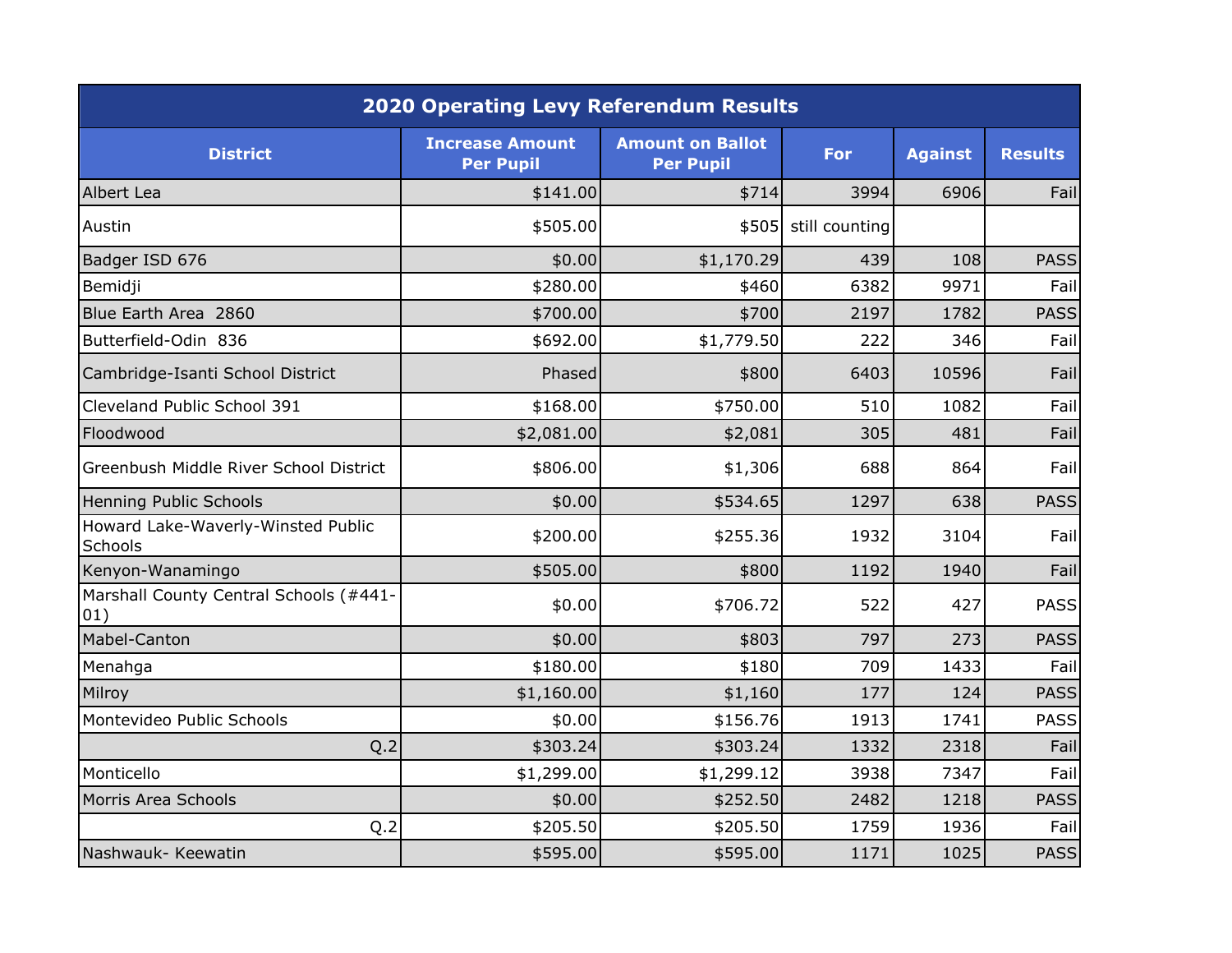| New London-Spicer                | Phased             | \$441.35 first 3 years | 2223  | 2943  | Fail        |
|----------------------------------|--------------------|------------------------|-------|-------|-------------|
| NRHEG Public Schools 2168        | \$560.00           | \$560                  | 914   | 1783  | Fail        |
| Owatonna Public Schools          | \$0.00             | \$482                  | 8211  | 7474  | <b>PASS</b> |
| Q.2                              | <b>Phased</b>      | \$300; phased          | 6104  | 9533  | Fail        |
| Pine City Public Schools ISD#578 | \$0.00             | \$154.45               | 3332  | 2207  | <b>PASS</b> |
| Red Lake                         | \$444.00           | \$1,343                | 1707  | 509   | <b>PASS</b> |
| Red Rock Central 2884            | \$417.00           | \$700                  | 1161  | 704   | <b>PASS</b> |
| Saint James Public Schools       | \$0.00             | \$253                  | 1574  | 1248  | <b>PASS</b> |
| Shakopee Public Schools          | Phased             | \$1,000                | 10776 | 12697 | Fail        |
| Ulen-Hitterdal                   | \$0.00             | \$1,462                | 434   | 332   | <b>PASS</b> |
| Q.2                              | \$360.00           | \$360                  | 335   | 431   | Fail        |
| United South Central 2134        | \$0.00             | \$1,180                | 1538  | 1301  | <b>PASS</b> |
| Waconia Public Schools           | \$410.00           | \$410                  | 6401  | 6311  | <b>PASS</b> |
| <b>Wheaton Area Schools</b>      | \$520.00           | \$1,251.99             | 565   | 565   | Fail        |
| Q.2                              | Use of bond procee | 1,200,000              | 698   | 440   | <b>PASS</b> |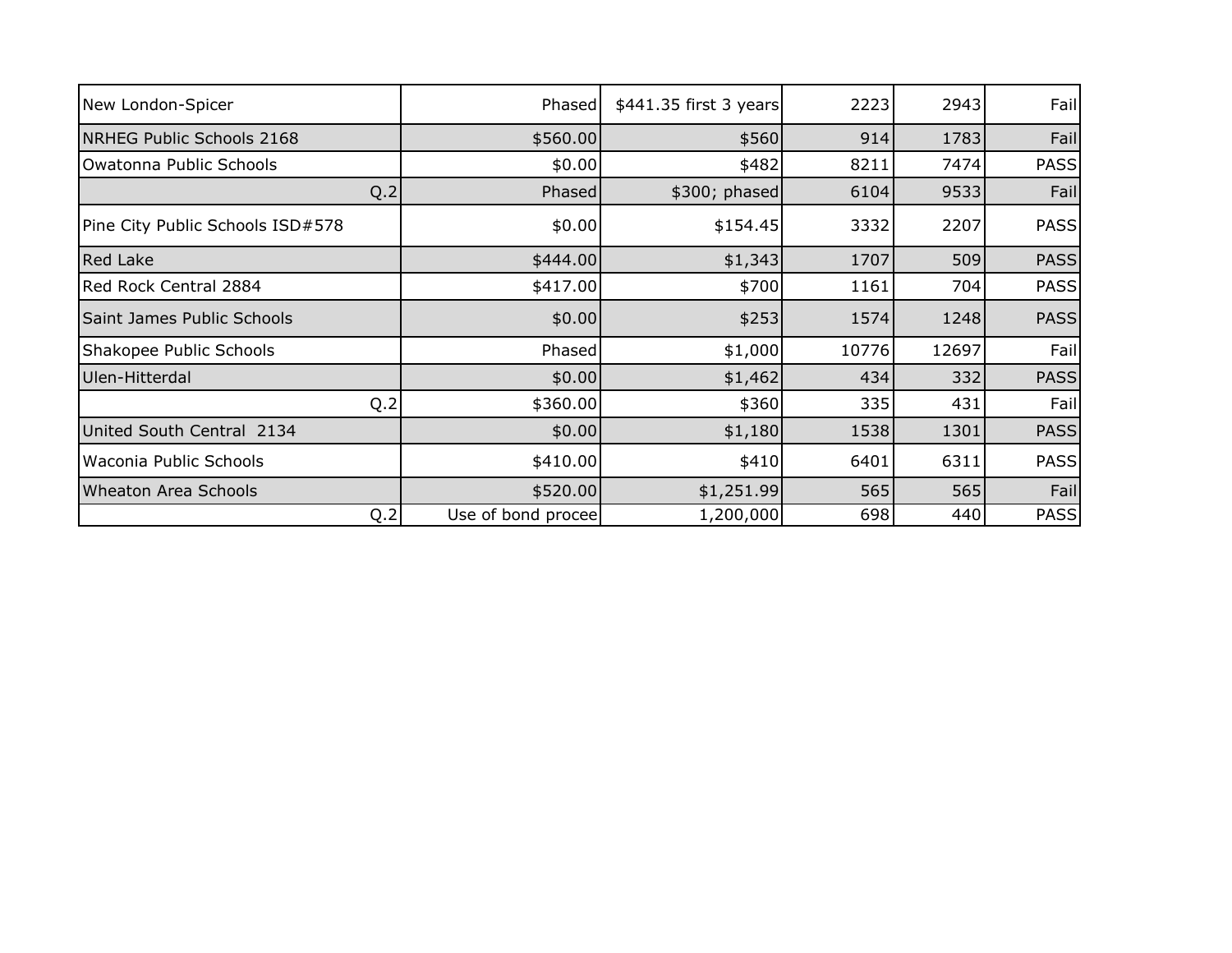| <b>2019 Operating Levy Referendum Results</b> |                                            |                 |                                             |            |                    |                |  |  |  |
|-----------------------------------------------|--------------------------------------------|-----------------|---------------------------------------------|------------|--------------------|----------------|--|--|--|
| <b>District</b>                               | <b>Increase Amount</b><br><b>Per Pupil</b> | <b>Term</b>     | <b>Amount on Ballot</b><br><b>Per Pupil</b> | <b>For</b> | <b>Against</b>     | <b>Results</b> |  |  |  |
| Adrian                                        | $\Omega$                                   | 10              | \$379                                       | 324        | 63                 | <b>PASS</b>    |  |  |  |
| Q.2                                           | \$483                                      | 10              | \$483                                       | 276        | 106                | <b>PASS</b>    |  |  |  |
| Alexandria                                    | \$375 to \$595                             | 10              | 3-YR Phased \$375;<br>\$485; \$595          | 4,159      | 2,816              | <b>PASS</b>    |  |  |  |
| Annandale                                     | 0                                          | $\overline{7}$  | \$79                                        | 1,112      | 185                | <b>PASS</b>    |  |  |  |
| Ashby                                         | $\overline{0}$                             | $\overline{5}$  | \$603                                       | 228        | 133                | <b>PASS</b>    |  |  |  |
| <b>Becker</b>                                 | \$116                                      | $\overline{10}$ | \$525                                       | 973        | 689                | <b>PASS</b>    |  |  |  |
| Belgrade-Brooten-Elrosa                       | \$448                                      | 10              | \$661                                       | 608        | 244                | <b>PASS</b>    |  |  |  |
| <b>Blue Earth Area</b>                        | \$900                                      | 10              | \$900                                       | 721        | 756                | Fail           |  |  |  |
| <b>BOLD</b>                                   | \$635                                      | 10              | \$635                                       | 717        | 658                | <b>PASS</b>    |  |  |  |
| Buffalo-Hanover-Montrose                      | \$750                                      | 5               | \$750                                       | 4,233      | 3,030              | <b>PASS</b>    |  |  |  |
| Burnsville-Eagan-Savage                       | \$384                                      | 10              | 1900                                        | 3,252      | 2,053              | <b>PASS</b>    |  |  |  |
| Central                                       | \$640                                      | 10              | \$640                                       | 900        | 484                | <b>PASS</b>    |  |  |  |
| Chatfield                                     | \$280                                      | $\overline{5}$  | \$751                                       | 385        | 739                | Fail           |  |  |  |
| Q.2                                           | \$75                                       | 5               | \$75                                        | 331        | 794                | Fail           |  |  |  |
| Crookston                                     | $\Omega$                                   | 10              | \$523                                       | 1,085      | 335                | <b>PASS</b>    |  |  |  |
| Eastern Carver County                         | \$550                                      | 10              | \$550                                       | 5,478      | 5,671              | Fail           |  |  |  |
| <b>Elk River</b>                              | \$750                                      | 10              | \$1,217                                     | 5,901      | 4,542              | <b>PASS</b>    |  |  |  |
| Ellsworth                                     | \$658                                      | 10              | \$1,779                                     | 1,263      | 761                | <b>PASS</b>    |  |  |  |
| Faribault                                     | \$221                                      | 10              | \$221                                       | 2,357      | 2,267              | <b>PASS</b>    |  |  |  |
| Q.2                                           | \$115                                      | 10              | \$115                                       | 2,187      | 2,436              | Failed         |  |  |  |
| Fridley                                       | \$310                                      | 10              | \$497                                       | 1,129      | 760                | <b>PASS</b>    |  |  |  |
| Glencoe-Silver Lake                           | \$283                                      | 10              | \$460                                       | 1,130      | 741                | <b>PASS</b>    |  |  |  |
| Glenville-Emmons                              | $\Omega$                                   | 10              | \$1,337                                     | 506        | 272                | <b>PASS</b>    |  |  |  |
| Q.2                                           | \$402                                      | 10              | \$402                                       | 468        | 306                | <b>PASS</b>    |  |  |  |
| Howard Lake-Waverly-Winsted                   | \$250                                      | 10              | \$320                                       | 597        | 942                | Failed         |  |  |  |
| Jordan                                        | \$300                                      | 10              | \$300                                       | 841        | 1,047              | Failed         |  |  |  |
| Kenyon-Wanamingo                              | \$164                                      | $\overline{5}$  | \$460                                       | 378        | 515                | Fail           |  |  |  |
| Q.2                                           | \$300                                      | $\overline{5}$  | \$300                                       | 342        | 551                | Fail           |  |  |  |
| Kingsland                                     | \$714                                      | 10              | \$842                                       | 930        | 520                | <b>PASS</b>    |  |  |  |
| Lakeville                                     | \$345                                      | $\overline{10}$ | \$345                                       | 5,754      | $\overline{3,657}$ | <b>PASS</b>    |  |  |  |
| LaPorte                                       | $\Omega$                                   | 10              | \$400 and \$500                             | 110        | 193                | Failed         |  |  |  |
| Litchfield                                    | \$625                                      | 10              | \$625                                       | 1,583      | 1,064              | <b>PASS</b>    |  |  |  |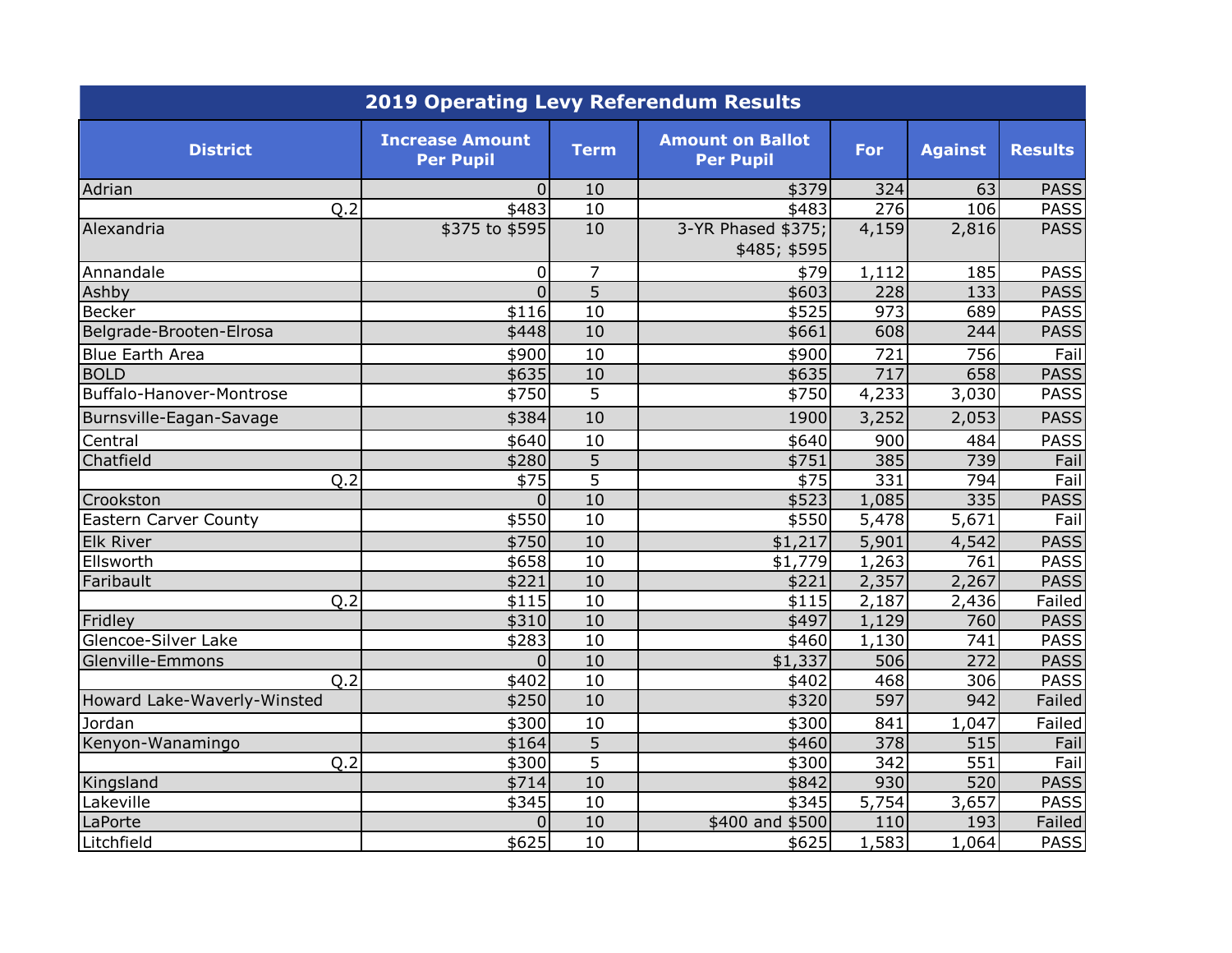| Lyle                         | \$172                   | 10 | \$850            | 188    | 142   | <b>PASS</b> |
|------------------------------|-------------------------|----|------------------|--------|-------|-------------|
| <b>MACCRAY</b>               | \$1,103                 | 10 | \$1,103          | 1,524  | 492   | <b>PASS</b> |
| Milaca                       | \$251                   | 10 | \$251            | 1,454  | 802   | <b>PASS</b> |
| Mounds View                  | \$900                   | 10 | \$1,735          | 8,820  | 5,684 | <b>PASS</b> |
| Murray County Central        |                         | 10 | \$625            | 409    | 41    | <b>PASS</b> |
| Pelican Rapids               | \$315                   | 10 | \$315            | 676    | 626   | <b>PASS</b> |
| Rosemount-Apple Valley-Eagan | \$627                   | 10 | \$1,566          | 14,380 | 8,171 | <b>PASS</b> |
| <b>Red Lake Falls</b>        | $\Omega$                | 5  | \$1,700          | 411    | 119   | <b>PASS</b> |
| Sartell-St. Stephen          | \$435                   | 10 | \$460            | 3,047  | 2,276 | <b>PASS</b> |
| <b>Sauk Centre</b>           | \$300                   | 6  | \$1,033          | 419    | 294   | <b>PASS</b> |
| Spring Lake Park             | $\Omega$                | 10 | \$194            | 2,000  | 474   | <b>PASS</b> |
| Stewartville                 | \$228                   | 10 | \$246            | 774    | 717   | <b>PASS</b> |
| Swanville                    | \$47                    | 10 | \$85]            | 252    | 78    | <b>PASS</b> |
| <b>Tri-County</b>            | 0                       | 5  | \$2,476          | 230    | 74    | <b>PASS</b> |
| Triton                       | \$750                   | 10 | \$750            | 818    | 568   | <b>PASS</b> |
| Truman                       | $\Omega$                | 10 | \$852            | 428    | 179   | <b>PASS</b> |
| Q.2                          | \$204]                  | 10 | \$204            | 356    | 246   | <b>PASS</b> |
| Watertown-Mayer              | \$425                   | 10 | \$492            | 1,039  | 716   | <b>PASS</b> |
| Westonka                     | \$350 in 2020; \$350 in | 10 | \$1,446 in 2020; | 1,498  | 798   | <b>PASS</b> |
|                              | 2024                    |    | \$1,796 in 2024  |        |       |             |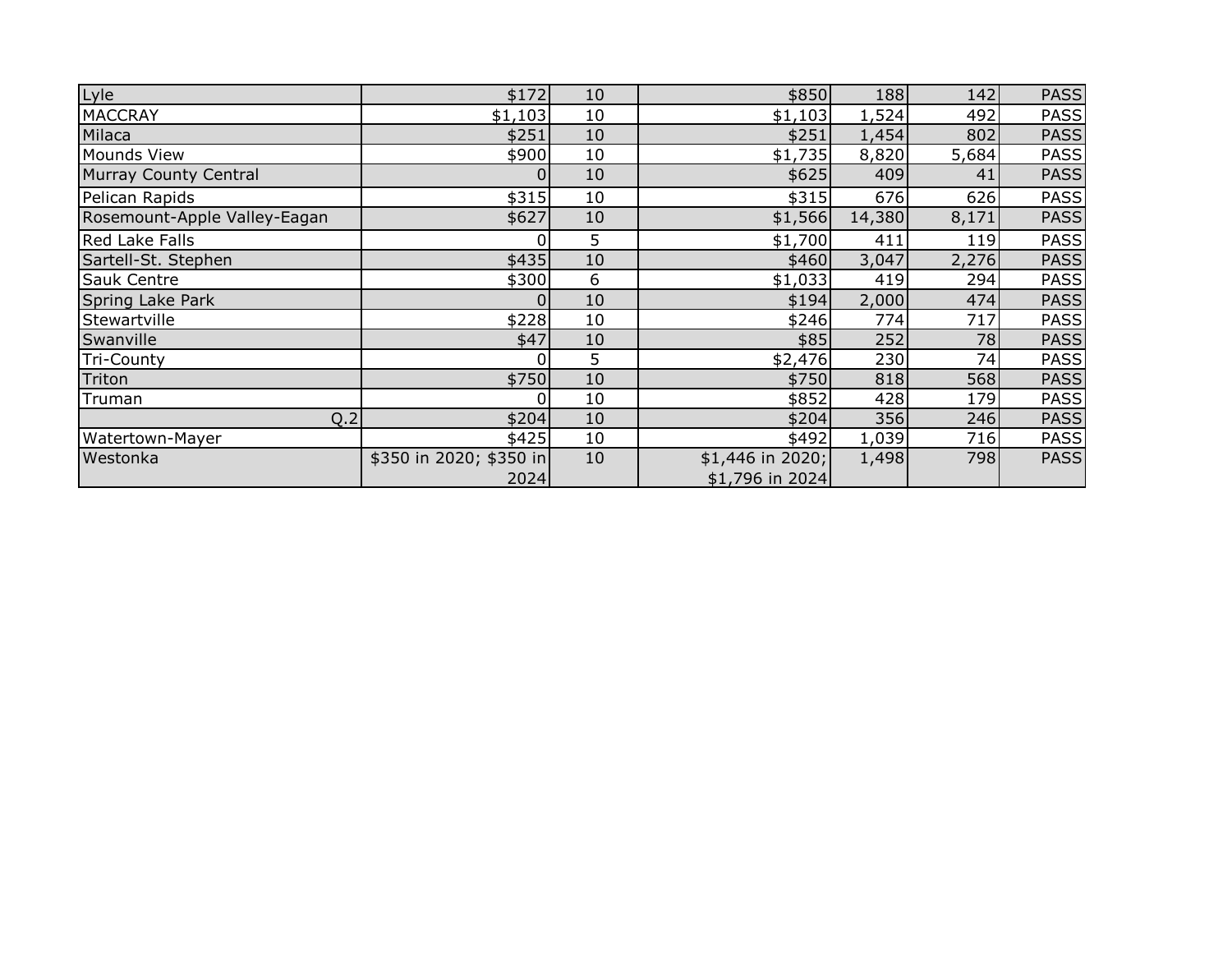| <b>2018 Operating Levy Referenda Results</b> |                                            |                |                                             |        |                |                |  |  |
|----------------------------------------------|--------------------------------------------|----------------|---------------------------------------------|--------|----------------|----------------|--|--|
| <b>District</b>                              | <b>Increase Amount</b><br><b>Per Pupil</b> | <b>Term</b>    | <b>Amount on Ballot</b><br><b>Per Pupil</b> | For    | <b>Against</b> | <b>Results</b> |  |  |
| Adrian                                       | \$520                                      | 10             | \$1,200.00                                  | 341    | 518            | Fail           |  |  |
| Belgrade-Brooten-Elrosa                      | \$524                                      | 10             | \$1,076.00                                  | 736    | 790            | Fail           |  |  |
| Braham                                       | \$460                                      | 10             | \$460.00                                    | 1285   | 1185           | <b>PASS</b>    |  |  |
| Buffalo-Hanover-Montrose                     | \$950                                      | 10             | \$1,069.00                                  | 5011   | 9478           | Fail           |  |  |
| Cedar Mountain                               | \$790                                      | 10             | \$790.00                                    | 499    | 437            | <b>PASS</b>    |  |  |
| Centennial (also a bond)                     | \$650                                      | 10             | \$650.00                                    | 9739   | 6638           | <b>PASS</b>    |  |  |
| Dassel-Cokato (also a bond)                  | \$650                                      | 10             | \$650.00                                    | 2581   | 2300           | <b>PASS</b>    |  |  |
| Duluth                                       | \$0                                        | 10             | \$371.00                                    | 32248  | 12314          | <b>PASS</b>    |  |  |
| Q.2                                          | \$575                                      | 10             | \$575.00                                    | 23805  | 20346          | <b>PASS</b>    |  |  |
| Q.3                                          | \$335                                      | 10             | \$335.00                                    | 21387  | 22569          | Fail           |  |  |
| Edgerton                                     | \$0                                        | 10             | \$641.00                                    | 814    | 192            | <b>PASS</b>    |  |  |
| Floodwood                                    | \$1,815                                    | 10             | \$1,815.00                                  | 314    | 357            | Fail           |  |  |
| <b>Forest Lake</b>                           | \$825                                      | 8              | \$1,286.67                                  | 12525  | 10963          | <b>PASS</b>    |  |  |
| Glencoe-Silver Lake                          | \$238                                      | 10             | \$460.00                                    | 2190   | 2850           | Fail           |  |  |
| Glenville-Emmons                             | \$358                                      | 10             | \$358.00                                    | 534    | 686            | Fail           |  |  |
| Heron Lake-Okabena                           | \$0                                        | 10             | \$1,603.00                                  | 452    | 175            | <b>PASS</b>    |  |  |
| Holdingford (also a bond)                    | \$200                                      | 10             | \$200.00                                    | 1235   | 1216           | <b>PASS</b>    |  |  |
| Janesville-Waldorf-Pemberto                  | \$0                                        | 10             | \$1,610.00                                  | 1419   | 756            | <b>PASS</b>    |  |  |
| Kingsland                                    | \$614                                      | 10             | \$1,042.00                                  | 1020   | 1341           | Fail           |  |  |
| LeRoy-Ostrander                              | \$495                                      | 10             | \$495.00                                    | 444    | 436            | <b>PASS</b>    |  |  |
| Mahtomed                                     | \$1,020                                    | 10             | \$1,020, tiered                             | 4315   | 3516           | <b>PASS</b>    |  |  |
| Milaca (also a bond)                         | \$415                                      | 10             | \$415.00                                    | 1840   | 2922           | Fail           |  |  |
| Minneapolis (also a tech levy)               | \$490                                      | $\overline{7}$ | \$490.00                                    | 148473 | 42409          | <b>PASS</b>    |  |  |
| Parkers Prairi                               | \$0                                        | 10             | \$660.00                                    | 813    | 409            | <b>PASS</b>    |  |  |
| Robbinsdale                                  | \$515                                      | 10             | \$515.00                                    | 29166  | 18242          | <b>PASS</b>    |  |  |
| Red Wing                                     | \$388                                      | 5              | \$1,200.00                                  | 5478   | 3601           | <b>PASS</b>    |  |  |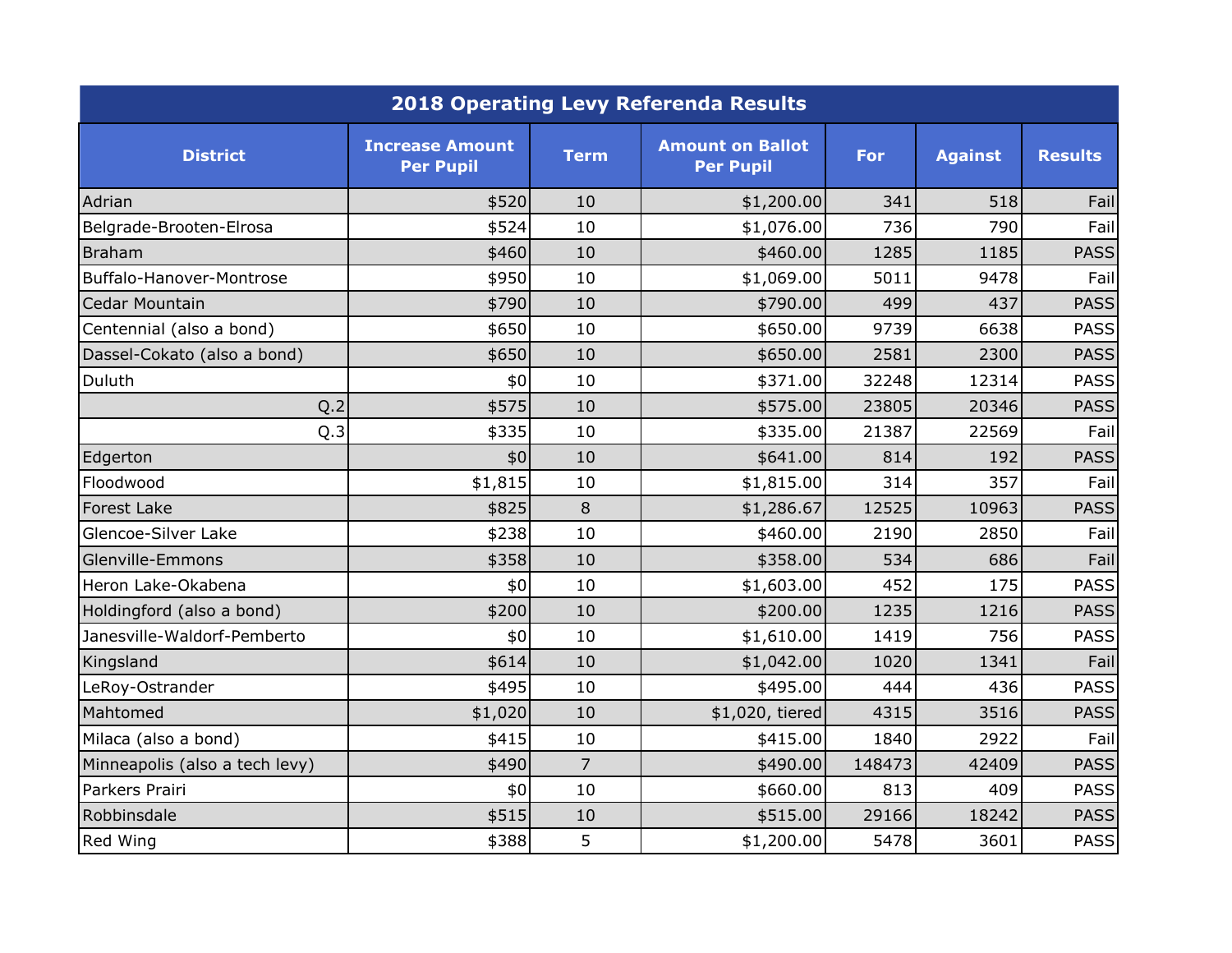| Q.2                         | \$450] | 5              | \$450.00   | 5134  | 3944  | <b>PASS</b> |
|-----------------------------|--------|----------------|------------|-------|-------|-------------|
| Rush City                   | \$900  | 7              | \$900.00   | 1346  | 1249  | <b>PASS</b> |
| Rockford (also a tech levy) | \$750  | $\overline{7}$ | \$750.00   | 2481  | 2271  | <b>PASS</b> |
| <b>Red Rock Central</b>     | \$100  | 10             | \$1,517.00 | 657   | 867   | Fail        |
| Rushford-Peterson           | \$0    | 10             | \$440.00   | 958   | 820   | <b>PASS</b> |
| Q.2                         | \$100  | 10             | \$100.00   | 709   | 1071  | Fail        |
| St. Paul                    | \$475  | 10             | \$1,179.00 | 39764 | 20288 | <b>PASS</b> |
| Sartell-St. Stephen         | \$440  | 10             | \$760.00   | 3230  | 4924  | Fail        |
| Triton                      | \$500  | 10             | \$500.00   | 1291  | 1514  | Fail        |
| Q.2                         | \$150  | 10             | \$150.00   | 1267  | 1516  | Fail        |
| Q.3                         | \$100  | 10             | \$100.00   | 1207  | 1583  | Fail        |
| <b>West Central</b>         | \$0    | 5              | \$1,851.00 | 1821  | 762   | <b>PASS</b> |
| Virginia                    | \$238  | 10             | \$555.00   | 2690  | 1790  | <b>PASS</b> |
| Waconia                     | \$525  | 10             | \$525.00   | 5954  | 4262  | <b>PASS</b> |
| Willmar                     | \$0    | 10             | \$45.00    | 6047  | 3649  | <b>PASS</b> |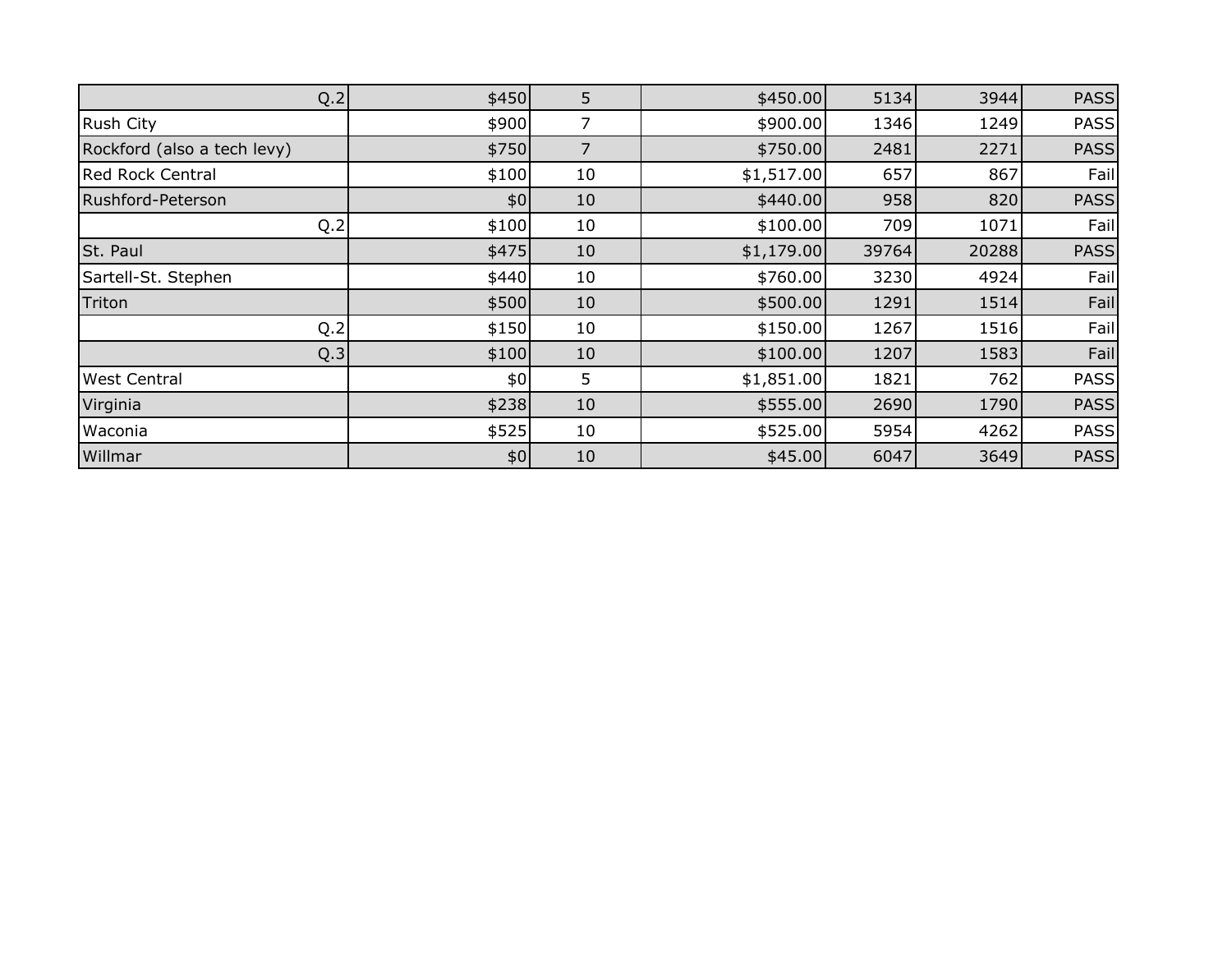|                                | <b>2017 Operating Levy Referendum Results</b> |                |                                             |        |                |                |  |  |
|--------------------------------|-----------------------------------------------|----------------|---------------------------------------------|--------|----------------|----------------|--|--|
| <b>District</b>                | <b>Increase Amount</b><br><b>Per Pupil</b>    | <b>Term</b>    | <b>Amount on Ballot</b><br><b>Per Pupil</b> | For    | <b>Against</b> | <b>Results</b> |  |  |
| Anoka-Hennepin                 | \$226.00                                      | 10             | \$226.00                                    | 16,579 | 8,675          | <b>PASS</b>    |  |  |
| Benson                         | \$0.00                                        | 6              | \$530.00                                    | 827    | 150            | <b>PASS</b>    |  |  |
| <b>Blooming Prairie</b><br>Q.1 | \$0.00                                        | 10             | \$436.00                                    | 393    | 206            | <b>PASS</b>    |  |  |
| Q.3                            | \$60.00                                       | 10             | \$60.00                                     | 363    | 234            | <b>PASS</b>    |  |  |
| Bloomington                    | \$465.00                                      | 10             | \$1,967.00                                  | 9,503  | 4,205          | <b>PASS</b>    |  |  |
| Brooklyn Center                | \$210.00                                      | 10             | \$210.00                                    | 274    | 237            | <b>PASS</b>    |  |  |
| <b>Browns Valley</b>           | \$0.00                                        | 10             | \$1,035.00                                  | 82     | 28             | <b>PASS</b>    |  |  |
| Burnsville-Eagan-Savage        | \$0.00                                        | 10             | \$757.00                                    | 4,924  | 1,630          | <b>PASS</b>    |  |  |
| Q.2                            | \$415.00                                      | 10             | \$415.00                                    | 4,144  | 2,392          | <b>PASS</b>    |  |  |
| Caledonia                      | \$365.00                                      | 5              | \$460.00                                    | 645    | 210            | <b>PASS</b>    |  |  |
| Campbell-Tintah                | \$0.00                                        | 10             | \$1,283.00                                  | 88     | 11             | <b>PASS</b>    |  |  |
| Clinton-Graceville-Bearsdley   | \$500.00                                      | 10             | \$500.00                                    | 303    | 137            | <b>PASS</b>    |  |  |
| Comfrey                        | \$0.00                                        | 10             | \$731.00                                    | 116    | 8              | <b>PASS</b>    |  |  |
| Edina                          | \$445.00                                      | $\overline{2}$ | \$1,857.00                                  | 7,935  | 3,319          | <b>PASS</b>    |  |  |
| Faribault                      | \$235.00                                      | 10             | \$1,040.00                                  | 1,483  | 3,997          | Fail           |  |  |
| <b>Forest Lake</b>             | \$750.00                                      | 10             | \$750.00                                    | 4,179  | 5,648          | Fail           |  |  |
| <b>Grand Meadow</b>            | \$0.00                                        | 10             | \$899.00                                    | 195    | 37             | <b>PASS</b>    |  |  |
| Goodridge                      | \$0.00                                        | $\overline{7}$ | \$1,927.00                                  | 76     | 10             | <b>PASS</b>    |  |  |
| Greenbush-Middle River         | \$1,019.00                                    | 10             | \$1,825.00                                  | 289    | 722            | Fail           |  |  |
| Q.2<br>Hastings                | \$300.00                                      | 10             | \$773.00                                    | 2,695  | 1,661          | <b>PASS</b>    |  |  |
| Herman-Norcross                | \$0.00                                        | 10             | \$1,375.00                                  | 123    | 15             | <b>PASS</b>    |  |  |
| Holdingford                    | \$200.00                                      | 10             | \$200.00                                    | 574    | 649            | Fail           |  |  |
| Hopkins<br>Q.3                 | \$31.00                                       | 10             | \$2,075.00                                  | 7,055  | 2,090          | <b>PASS</b>    |  |  |
| <b>International Falls</b>     | \$487.00                                      | 10             | \$834.00                                    | 1,052  | 579            | <b>PASS</b>    |  |  |
| Inver Grove Heights            | \$257.00                                      | 10             | \$819.00                                    | 2,003  | 1,415          | <b>PASS</b>    |  |  |
| La Crescent-Hokah              | \$515.00                                      | 10             | \$850.00                                    | 1,797  | 854            | <b>PASS</b>    |  |  |
| Lakeville                      | \$0.00                                        | 10             | \$693.00                                    | 4,623  | 1,568          | <b>PASS</b>    |  |  |
| Le Sueur-Henderson             | \$0.00                                        | 10             | \$190.00                                    | 842    | 330            | <b>PASS</b>    |  |  |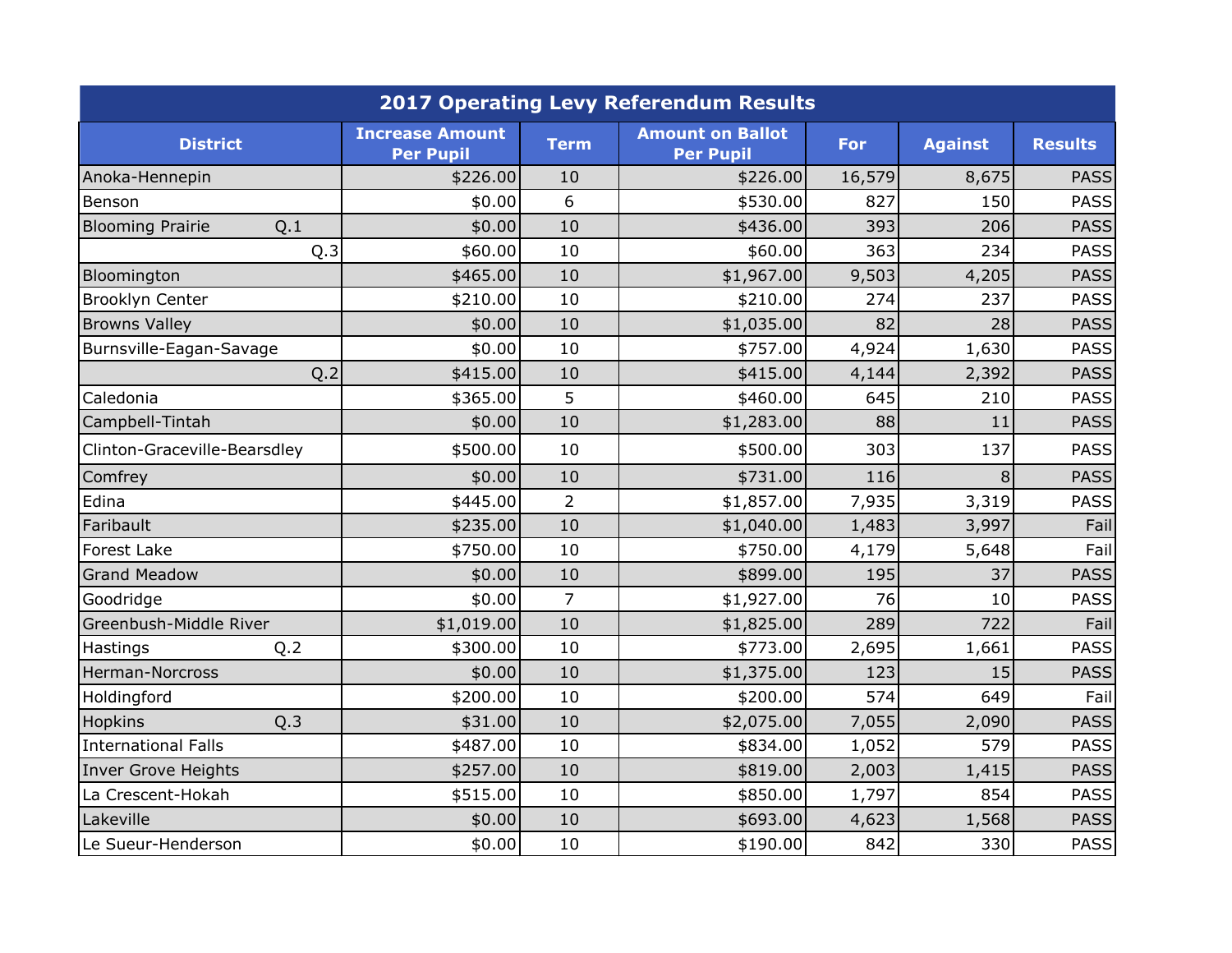| Q.2                     | \$100.00   | 10             | \$100.00   | 680   | 492   | <b>PASS</b> |
|-------------------------|------------|----------------|------------|-------|-------|-------------|
| <b>MACCRAY</b>          | \$0.00     | 10             | \$342.00   | 506   | 57    | <b>PASS</b> |
| Mankato                 | \$365.00   | 10             | \$724.00   | 2,878 | 2,849 | <b>PASS</b> |
| Maple Lake<br>Q.2       | \$600.00   | 10             | \$600.00   | 506   | 380   | <b>PASS</b> |
| Melrose                 | \$173.00   | 6              | \$200.00   | 620   | 570   | <b>PASS</b> |
| <b>Nett Lake</b>        | \$1,247.00 | 10             | \$1,547.00 | 14    |       | <b>PASS</b> |
| New Prague              | \$100.00   | 6              | \$246.00   | 1,656 | 1,141 | <b>PASS</b> |
| Northfield              | \$470.00   | 10             | \$1,967.00 | 4,085 | 3,831 | <b>PASS</b> |
| Onamia                  | \$52.00    | 10             | \$426.00   | 297   | 519   | Fail        |
| Ortonville              | \$302.00   | 10             | \$302.00   | 496   | 302   | <b>PASS</b> |
| Q.2                     | \$158.00   | 10             | \$158.00   | 510   | 290   | <b>PASS</b> |
| Pipestone               | \$0.00     | 10             | \$424.00   | 1,045 | 382   | <b>PASS</b> |
| Q.2                     | \$250.00   | 10             | \$250.00   | 711   | 712   | Fail        |
| Prior Lake              | \$250.00   | 10             | \$924.00   | 7,259 | 4,370 | <b>PASS</b> |
| Red Wing                | \$424.00   | 10             | \$1,235.00 |       |       | Fail        |
| Q.2                     | \$500.00   | 10             | \$500.00   |       |       | Fail        |
| Richfield               | \$450.00   | 10             | \$1,414.00 | 3,756 | 1,250 | <b>PASS</b> |
| Rockford Area           | \$1,142.00 | 10             | \$1,142.00 | 1031  | 1309  | Fail        |
| <b>Rush City</b>        | \$600.00   | $\overline{8}$ | \$600.00   | 445   | 538   | Fail        |
| St. Louis Park          | \$0.00     | 10             | \$2,079.00 | 6609  | 1166  | <b>PASS</b> |
| South St. Paul          | \$354.00   | 10             | \$921.00   | 1842  | 939   | <b>PASS</b> |
| South Washington County | \$0.00     | 10             | \$780.00   | 8793  | 4123  | <b>PASS</b> |
| Q.2                     | \$375.00   | 10             | \$375.00   | 6705  | 6199  | <b>PASS</b> |
| Truman                  | \$0.00     | 10             | \$1,158.00 | 268   | 54    | <b>PASS</b> |
| Triton                  | \$750.00   | 10             | \$750.00   | 455   | 479   | Fail        |
| Upsala                  | \$0.00     | 10             | \$206.00   | 178   | 52    | <b>PASS</b> |
| Wadena-Deer Creek       | \$350.00   | 6              | \$863.00   | 612   | 393   | <b>PASS</b> |
| Wayzata                 | \$475.00   | 10             | \$2,000.00 | 4,974 | 1,495 | <b>PASS</b> |
| Westbrook-Walnut Grove  | \$990.00   | 10             | \$1,750.00 | 379   | 131   | <b>PASS</b> |
| Westonka                | \$0.00     | 10             | \$453.00   | 1,147 | 336   | <b>PASS</b> |
| White Bear Lake         | \$0.00     | 10             | \$1,538.00 | 5,574 | 1,392 | <b>PASS</b> |
| Zumbrota-Mazeppa        | \$0.00     | $10\,$         | \$936.00   | 987   | 281   | <b>PASS</b> |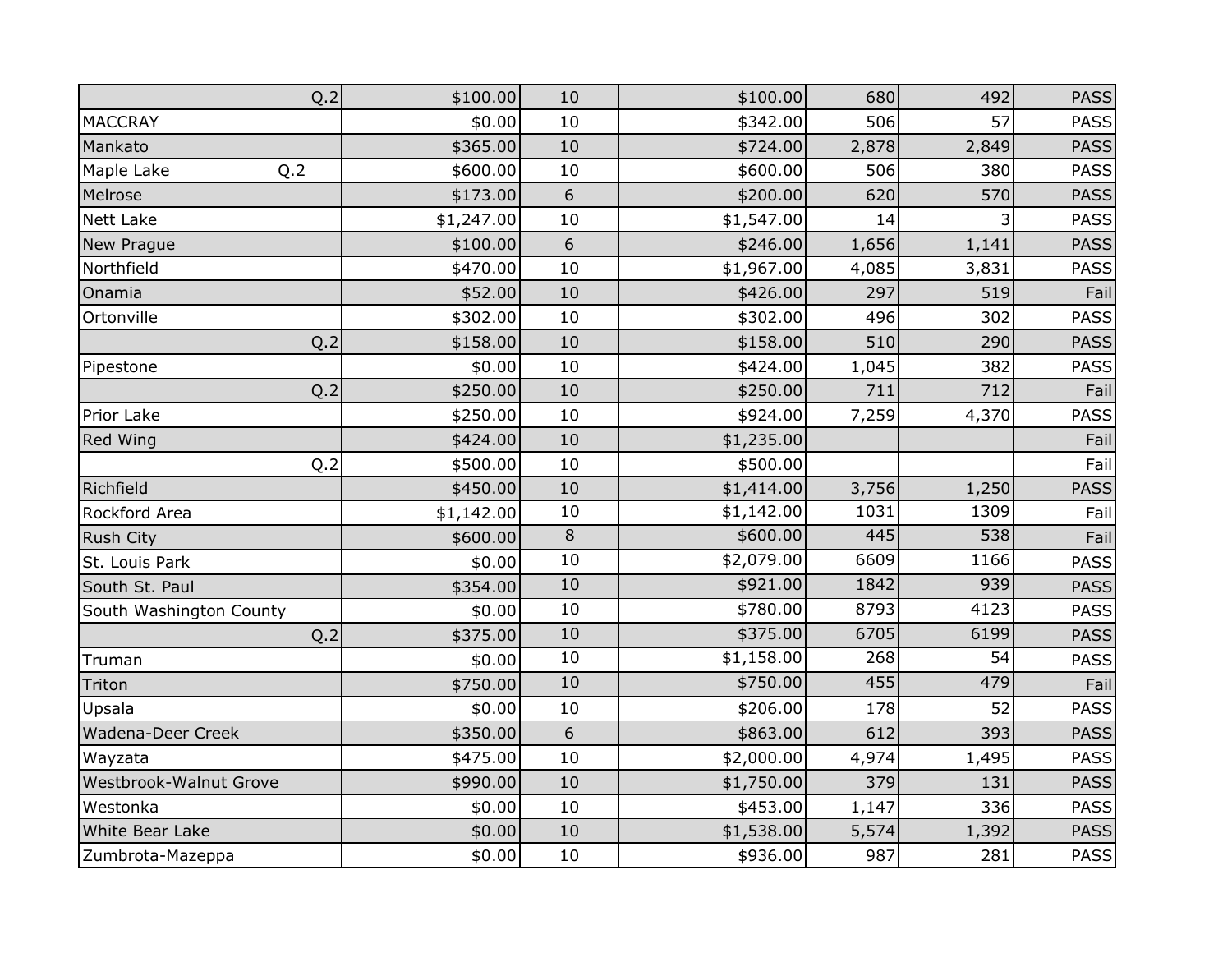| \$313.00<br>LC<br><u>.</u><br>--<br>___ | 7.17<br>842<br>\$313.00 | <b>PASS</b><br>11 Q I<br>.<br>77JJ |
|-----------------------------------------|-------------------------|------------------------------------|
|-----------------------------------------|-------------------------|------------------------------------|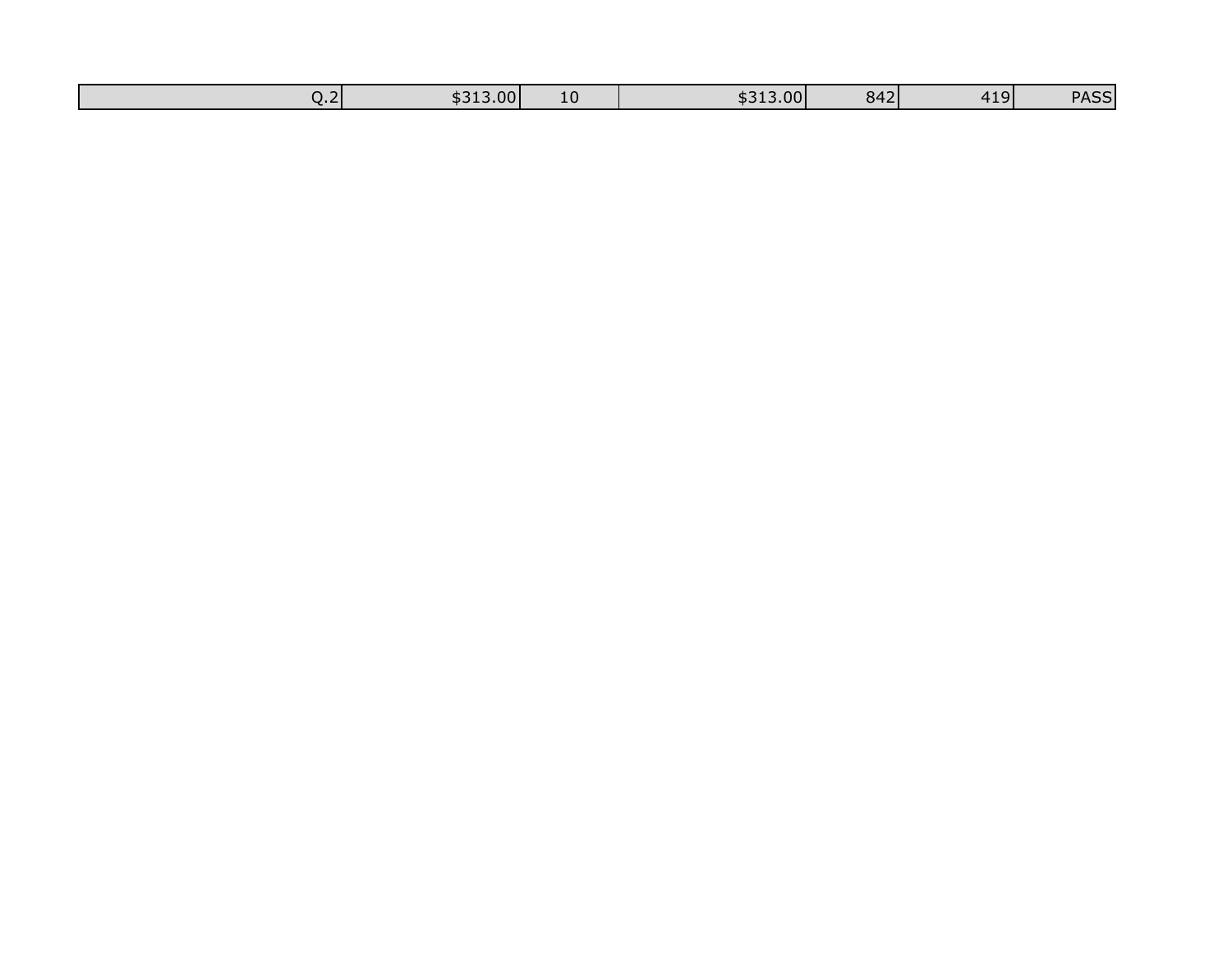|                                      |                                            |                | <b>2016 Operating Referendum Results</b>    |         |                |                |
|--------------------------------------|--------------------------------------------|----------------|---------------------------------------------|---------|----------------|----------------|
| <b>District</b>                      | <b>Increase Amount Per</b><br><b>Pupil</b> | <b>Term</b>    | <b>Amount on Ballot</b><br><b>Per Pupil</b> | For     | <b>Against</b> | <b>Results</b> |
| Ada-Borup                            | \$460.00                                   | 10             | \$460.00]                                   | 515     | 774            | Fail           |
| <b>Battle Lake</b>                   | \$400.00                                   | 10             | \$400.00                                    | 1,277   | 1,268          | <b>PASS</b>    |
| Carlton                              | \$0.00                                     | $\overline{7}$ | \$1,112.92                                  | 1,398   | 816            | <b>PASS</b>    |
| Cook County                          | \$800.00                                   | 6              | \$800.00                                    | 1,945   | 1,392          | <b>PASS</b>    |
| Ely                                  | \$0.00                                     | 10             | \$254.00                                    | 1,286   | 630            | <b>PASS</b>    |
| Fairmont                             | \$0.00                                     | 10             | \$601.00                                    | 3,819   | 2,083          | <b>PASS</b>    |
| Greenbush-Middle River               | \$1,513.00                                 | 5              | \$2,320.00                                  | 483     | 962            | <b>PASS</b>    |
| Isle                                 | \$521.00                                   | 10             | \$521.00                                    | 1,069   | 752            | <b>PASS</b>    |
| Q.2                                  | \$195,000/year for<br>technology           | 10             |                                             | 961     | 856            | <b>PASS</b>    |
| Jackson County Central               | \$0.00                                     | 10             | \$284.00                                    | 2,683   | 1,281          | <b>PASS</b>    |
| Q.2                                  | \$175.00                                   | 10             | \$175.00                                    | 2,016   | 1,956          | <b>PASS</b>    |
| Kingsland                            | \$332.00                                   | 10             | \$760.00                                    | 1,013   | 1,722          | Fail           |
| Lake Park-Audubon                    | \$0.00                                     | $\overline{7}$ | \$194.58                                    | 1,486   | 1,146          | <b>PASS</b>    |
| Lake of the Woods                    | \$0.00                                     |                | \$324.00                                    | 1,209   | 651            | <b>PASS</b>    |
| La Crescent-Hokah                    | \$400.00                                   | 5              | \$626.00                                    | 2,173   | 2,476          | Fail           |
| Lancaster                            | \$800.00                                   | 10             | \$1,725.00                                  | 293     | 161            | <b>PASS</b>    |
| Litchfield                           | \$600.00                                   | 10             | \$600.00                                    | 2,311   | 3,666          | Fail           |
| Mabel-Canton                         | \$409.00                                   | 10             | \$409.00                                    | 546     | 372            | <b>PASS</b>    |
| Maple Lake                           | \$584.00                                   | 10             | \$584.00                                    | 1,247   | 1,511          | Fail           |
| Q.2                                  | \$100,000 per year for<br>technology       | 10             |                                             | 1,155   | 1,495          | Fail           |
| Moorhead Area                        | \$0.00                                     | 10             | \$233.00                                    | 12,276  | 6,857          | <b>PASS</b>    |
| Minneapolis                          | \$0.00                                     | 9              | \$1,604.00                                  | 165,060 | 32,759         | <b>PASS</b>    |
| Minnewaska                           | \$0.00                                     |                | \$213.00                                    | 2,848   | 2,324          | <b>PASS</b>    |
| Nicollet                             | \$0.00                                     |                | \$1,118.00                                  | 912     | 460            | <b>PASS</b>    |
| North St. Paul-Maplewood-<br>Oakdale | \$630.00                                   | 10             | \$630.00                                    | 22,181  | 18,519         | <b>PASS</b>    |
| Orono                                | \$445.00                                   | 10             | \$1,975.00                                  | 4,213   | 3,501          | <b>PASS</b>    |
| Ortonville                           | \$886.00                                   | 10             | \$1,293.00                                  | 757     | 1,091          | Fail           |